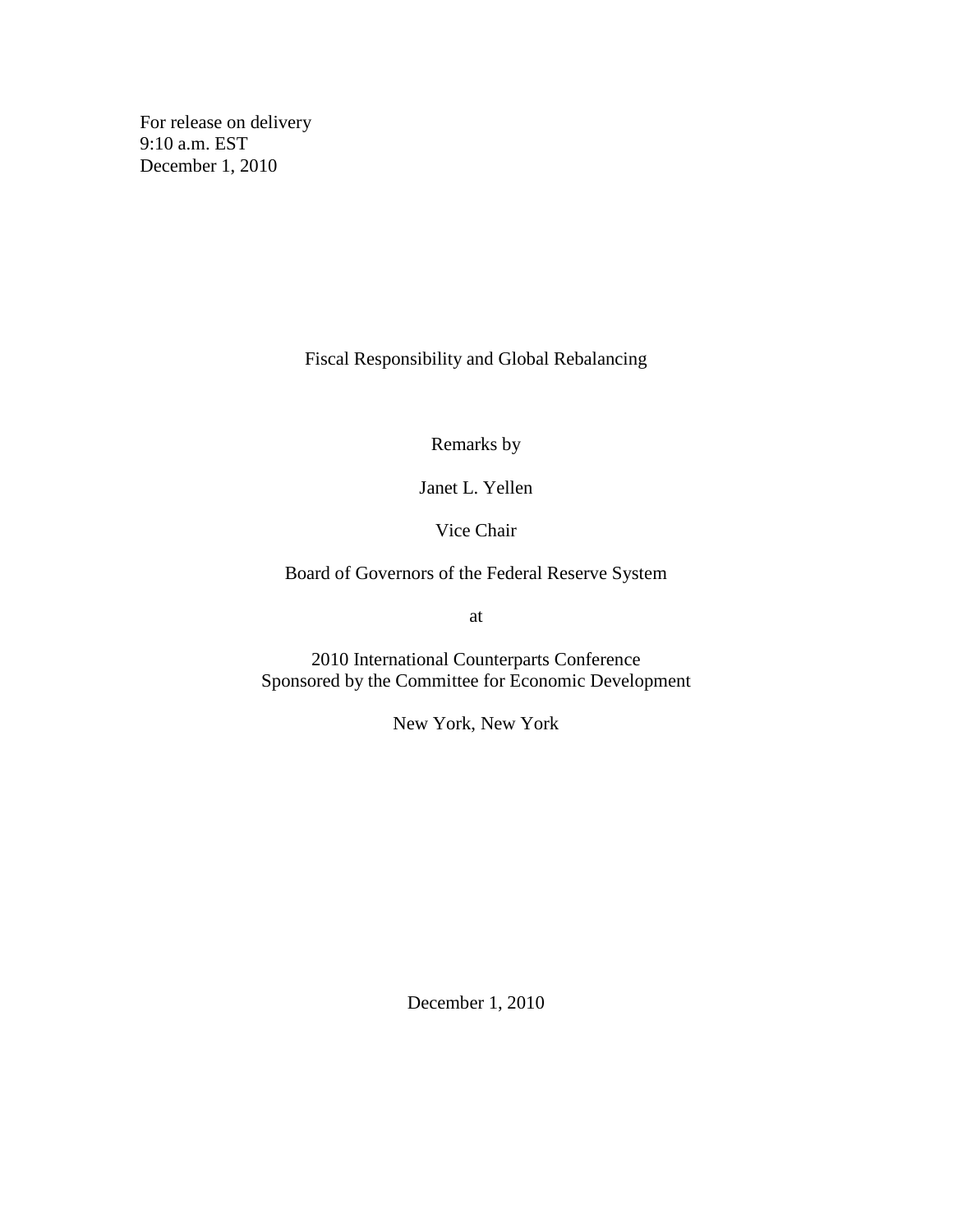Good morning. Thank you for inviting me to be with you today. The Committee for Economic Development has a long and distinguished record in identifying and addressing crucial issues related to our nation's economic growth and productivity. And today's conference on fiscal sustainability and the global economy fits squarely within that tradition. My remarks will focus on the challenges faced by U.S. policymakers as they confront the need to put fiscal policy on a sustainable track in the long term while providing support to the economy in the near term. I will also offer some thoughts on the recent actions undertaken by the Federal Reserve and on the implications of our nation's fiscal and monetary policy choices for the global economy.<sup>[1](#page-1-0)</sup>

## **The Challenge of Achieving Fiscal Sustainability in the United States**

Charting a sensible course for the federal budget is an essential but formidable task for U.S. policymakers. Since the onset of the recent recession and financial crisis, the federal budget deficit has soared as the weak economy has depressed revenues and pushed up expenditures and as necessary policy actions have been taken to help ease the recession and shore up the financial system. At 9 percent of gross domestic product (GDP), the budget deficit in fiscal year 2010 was a little lower than it had been a year earlier, but it was still considerably above the average of 2 percent of GDP during the pre-crisis period from fiscal 2005 to 2007. As a result of the recent deficits, federal debt held by the public has increased to around 60 percent of GDP--a level not seen in 60 years.

<span id="page-1-0"></span> $1$  My remarks reflect my own views and not necessarily those of my colleagues on the Federal Open Market Committee (FOMC).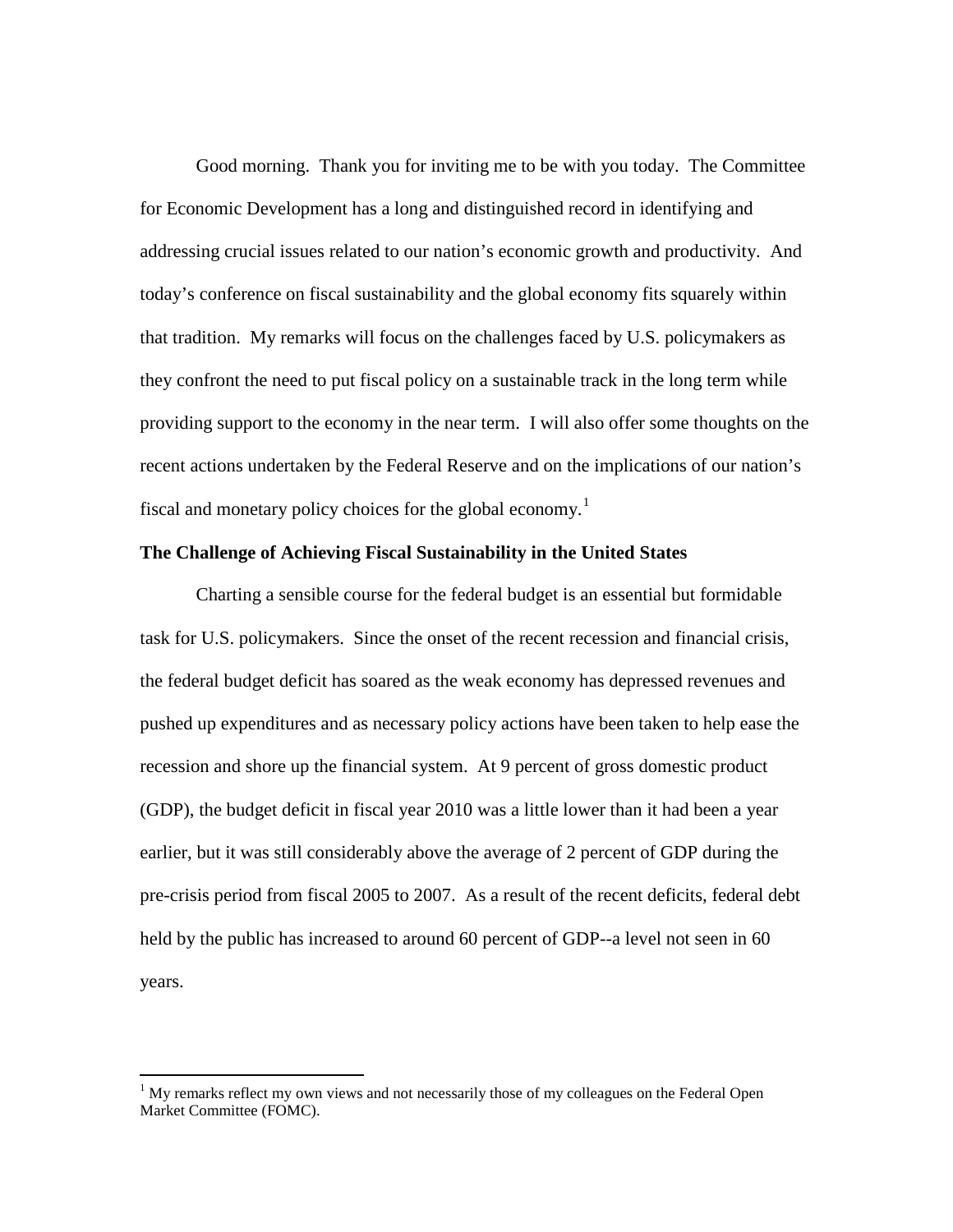For now, the budget deficit seems to have topped out. So long as the economy and financial markets continue to recover, the deficit should narrow relative to GDP over the next few years as a growing economy boosts revenues and reduces safety-net expenditures and as the policies put in place to provide economic stimulus and promote financial stability wind down. That said, the budget situation over the longer run presents some very difficult challenges, in part because the aging of the U.S. population implies a sizable and sustained increase in the share of the population receiving benefits from Social Security, Medicare, and Medicaid. Currently, there are about five individuals between the ages of 20 and 64 for each person aged 65 and older. This ratio is projected to decline to around three by the time most of the baby boomers have retired in 2030, and further increases in average life expectancies may push this ratio down a little more in the years after that. Moreover, the demographic pressures on the budget appear likely to be compounded by continued large increases in per capita spending on health care. Admittedly, the ability of budget analysts to forecast the trajectory of health-care spending is limited, but it is prudent to assume that federal health spending per beneficiary will continue to rise faster than per capita GDP for the foreseeable future.

In a nutshell, the problem is that, in the absence of significant policy changes, and under reasonable assumptions about economic growth, demographics, and medical costs, federal spending will rise significantly faster than federal tax revenues in coming years. As a result, if current policy settings are maintained, the budget will be on an unsustainable path, with the ratio of federal debt held by the public to national income rising rapidly.

- 2 -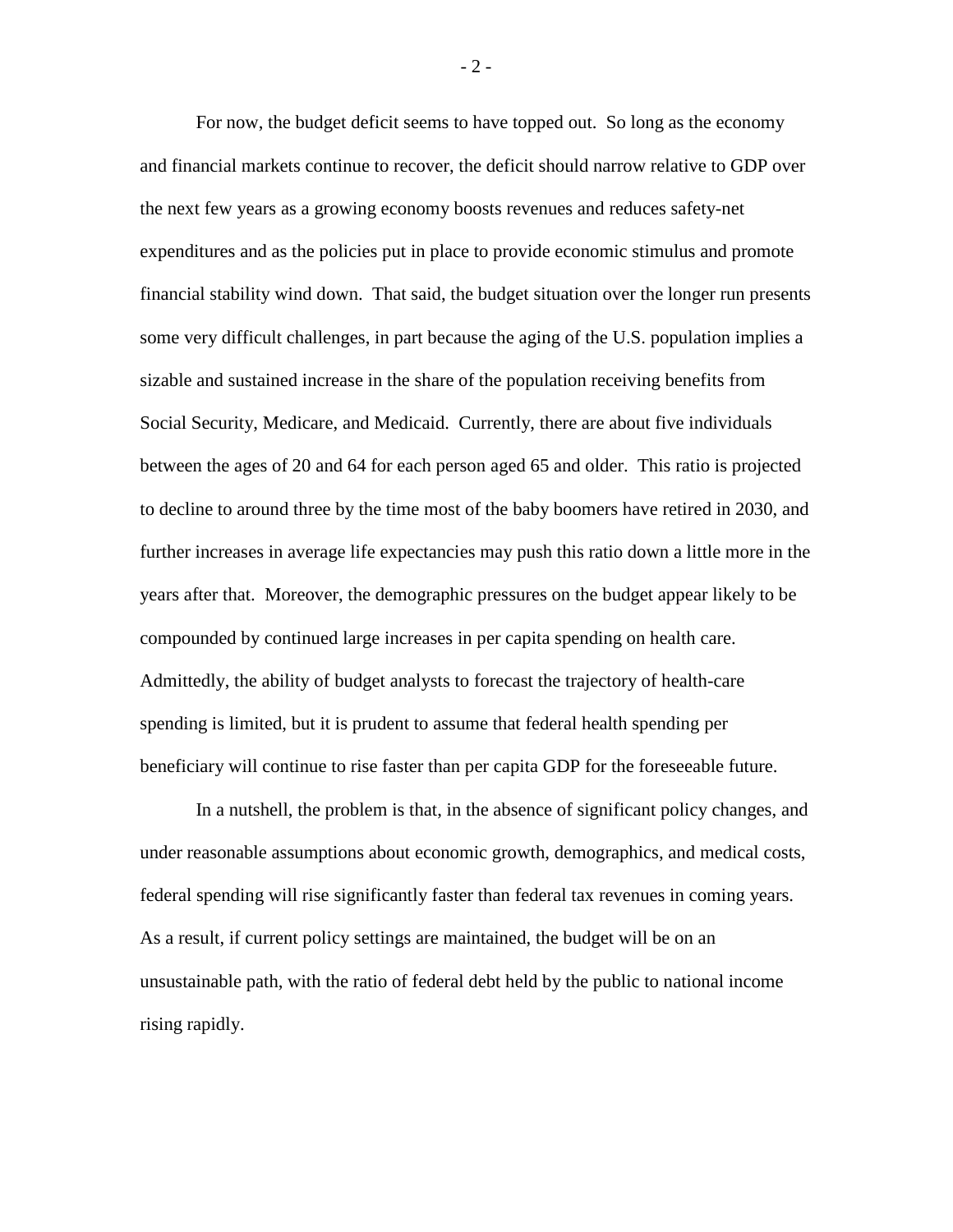A failure to address these fiscal challenges would expose the United States to serious economic costs and risks. A high and rising level of government debt relative to national income is likely to eventually put upward pressure on interest rates, thereby restraining capital formation, productivity, and economic growth. Indeed, once the economy has recovered from its downturn, fiscal deficits will crowd out private spending. Large fiscal deficits will also likely put upward pressure on our current account deficits with the rest of the world; the associated greater reliance on borrowing from abroad means that an increasing share of our future income will be required to make interest payments on federal debt held abroad, thereby reducing the amount of income available for domestic spending and investment. A large federal debt will also limit the ability and flexibility of policymakers to address future economic stresses and other emergencies, a risk that is underscored by the critical fiscal policy actions that were taken to buffer the effects of the recent recession and stabilize financial markets in the wake of the crisis. And a prolonged failure by policymakers to address America's fiscal challenges could eventually undermine confidence in U.S. economic management.

I do not underestimate the difficulty of crafting a long-range budget plan that will both garner sufficient political support and have sound economic foundations. The reactions to the proposals offered by members of the President's National Commission on Fiscal Responsibility and Reform, as well as to those offered by other prominent groups, provide ample evidence of the differences that must be bridged. Nonetheless, I am encouraged that the debate seems to be moving forward and is starting to touch on some broad principles that--if followed--would improve economic growth and make achieving sustainable fiscal policies at least somewhat easier. Perhaps the most fundamental

- 3 -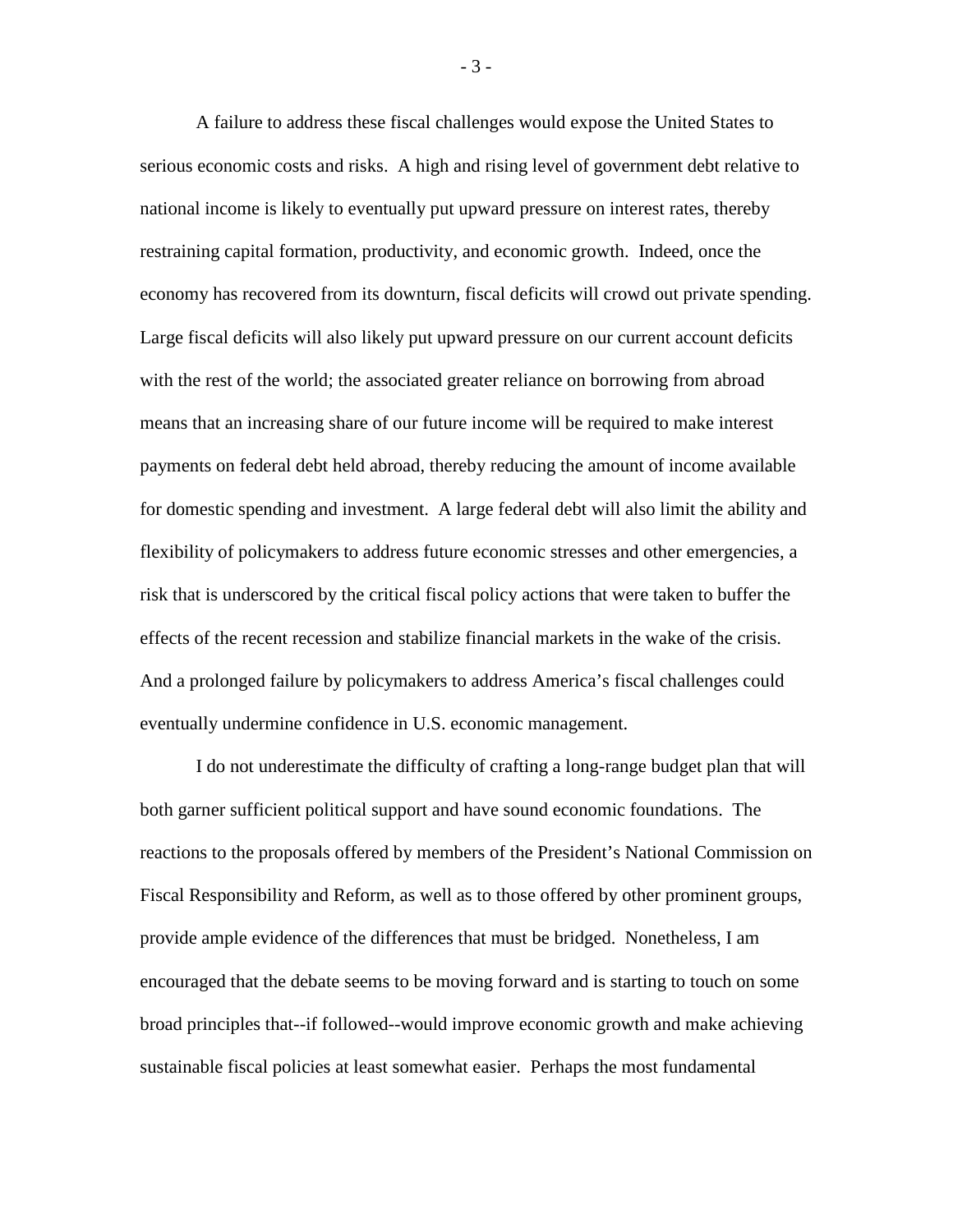question that must be faced concerns the size and scope of the federal government--that is, how much of the nation's economic resources we will devote to federal programs, including transfer programs such as Social Security, Medicare, and Medicaid. Crucially, whatever size of government we choose, taxes must ultimately be set at a level sufficient to achieve an appropriate balance of spending and revenues.

We should not defer charting a course for fiscal consolidation. Timely enactment of a plan to eliminate future unsustainable budget gaps will make it easier for individuals and businesses to prepare for and adjust to the changes. Moreover, the sooner we start addressing the longer-term budget problem, the less wrenching the adjustment will have to be and the more control we--rather than market forces or international creditors--will have over the timing, size, and composition of the necessary adjustments.

That said, it is important to recognize that fiscal tightening, were it to occur prematurely, could retard an already tepid economic recovery. We need, and I believe there is scope for, an approach to fiscal policy that puts in place a well-timed and credible plan to bring deficits down to sustainable levels over the medium and long terms while also addressing the economy's short-term needs.

Unfortunately, U.S. economic performance continues to be impaired by the lingering effects of the financial crisis. The economy remains far from full employment even though a year and a half has elapsed since the trough of the business cycle. Job gains have continued to be subpar, and the unemployment rate remains near its highest level since the early 1980s; moreover, given the slow pace of economic growth, unemployment is likely to remain high for some time. Meanwhile, measures of underlying inflation have continued to trend lower and are now below the levels the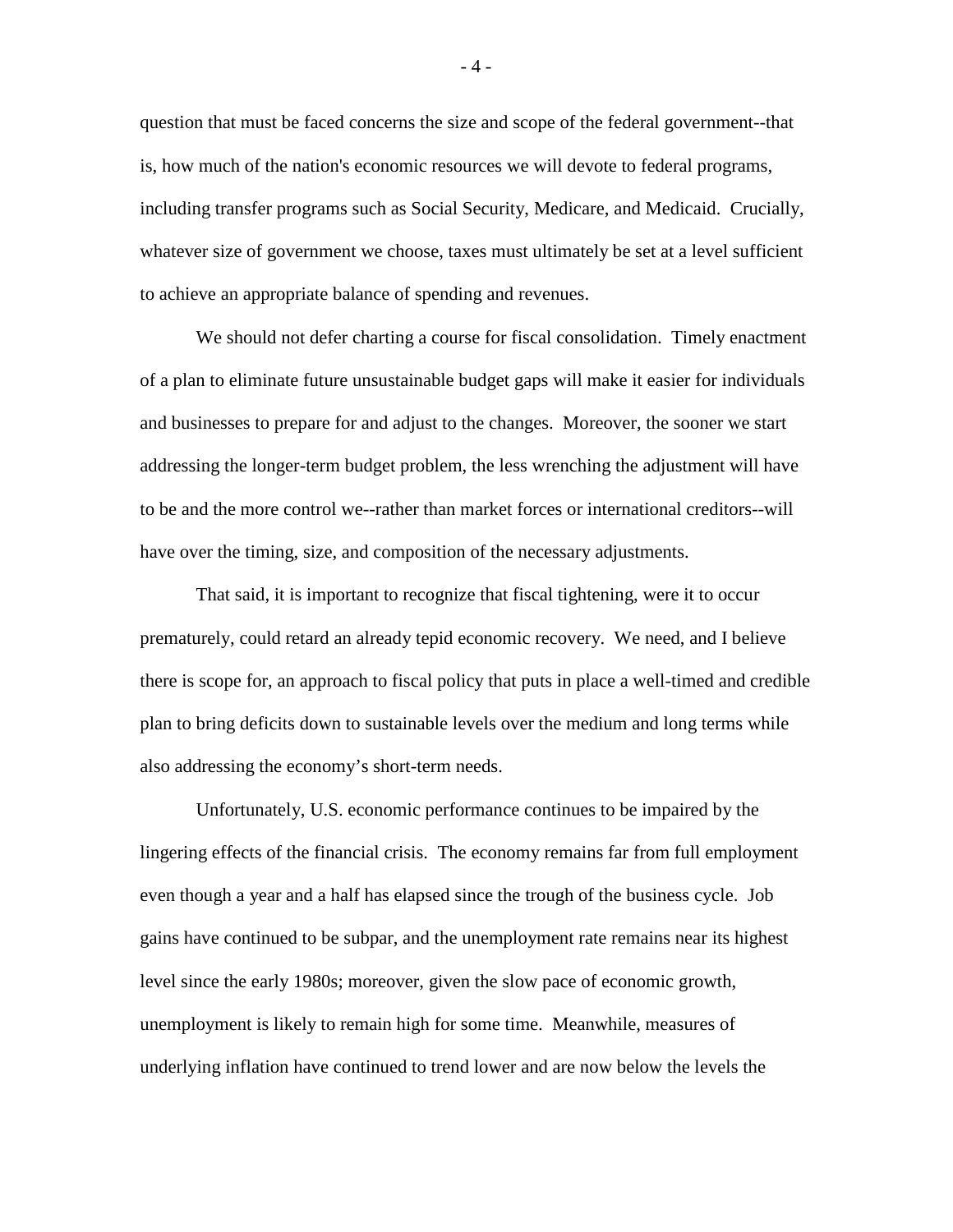Federal Open Market Committee (FOMC) judges to be consistent, over the longer run, with its statutory mandate of maximum employment and price stability.

In this context, the Federal Reserve decided at its November meeting to undertake additional monetary policy actions to satisfy its dual mandate. After weighing carefully the uncertainties and risks, the FOMC decided to further expand the Federal Reserve's holdings of longer-term Treasury securities. The objective of this action is to reduce longer-term interest rates, thereby promoting a stronger pace of economic growth. The purchase of longer-term securities, while in some ways "unconventional," is actually quite similar to the Fed's traditional approach to monetary policy, which involves lowering the overnight federal funds rate by increasing the supply of reserve balances. With the federal funds rate now effectively pinned at zero, purchases of longer-term securities are intended to push down rates further out the yield curve. By bolstering activity in the United States and mitigating risks that could threaten the recovery, this policy should also provide support for a sustained expansion of the global economy.

In announcing its intention to purchase an additional \$600 billion of longer-term Treasury securities, the FOMC committed to review the purchase program regularly in light of incoming information and to make adjustments as needed to meet our objectives. The Committee, of course, recognizes that at the appropriate time, as the economy more fully recovers, the Federal Reserve will need to remove this extraordinary monetary accommodation in order to maintain price stability and keep inflation expectations well anchored. I am confident that the Federal Reserve has both the commitment and the tools to achieve this unwinding.

- 5 -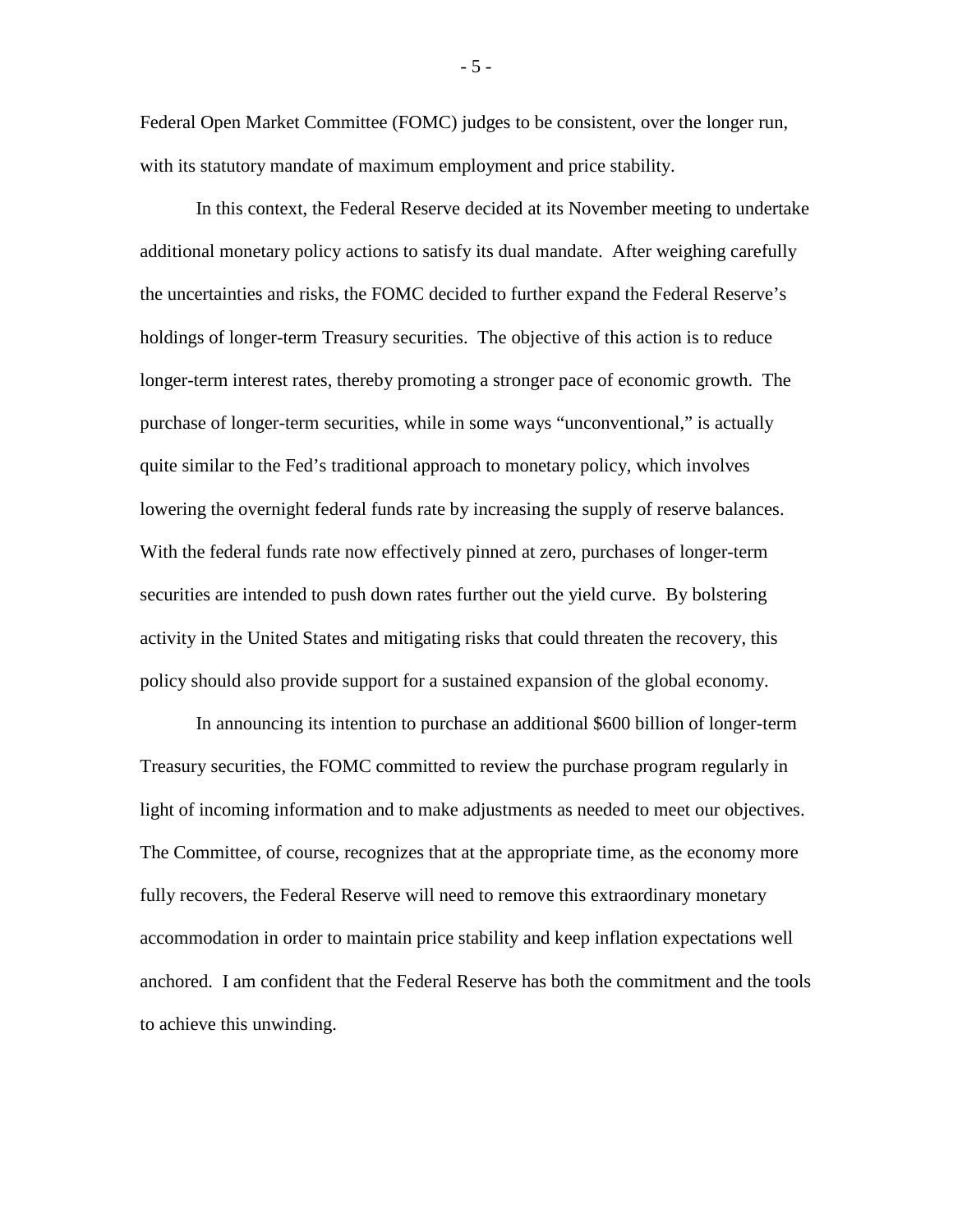I strongly supported the Federal Reserve's recent action because I believe it will be helpful in strengthening the recovery. But it is hardly a panacea. Thus, a fiscal program that combines a focus on pro-growth policies in the near term with concrete steps to reduce longer-term budget deficits could be a valuable complement to our efforts. Indeed, some budget experts are exploring the idea of explicitly coupling fiscal stimulus in the near term, when unemployment is high and resource utilization is low, with specific deficit-reducing actions that take effect at scheduled future times, when output and employment are expected to have moved closer to their potential. Although a plan of this type might be challenging to develop and implement, it could provide an effective means to support economic activity in the short run while moving toward fiscal sustainability over time.

## **International Implications of U.S. Policy Choices**

Because the focus of this conference is on fiscal adjustments and the global economy, let me now try to place this discussion of U.S. fiscal and monetary policies into the current international context. The process of long-run fiscal consolidation in the United States would likely entail higher national saving relative to investment, which should have the direct effect of restraining U.S. imports and shrinking the U.S. trade deficit. More generally, by lowering interest rates, fiscal consolidation should diminish net capital inflows into the United States, thereby reducing the current account *deficit* in this country and current account *surpluses* elsewhere. The resulting pattern of international debt accumulation and capital flows would be more balanced than at present, promoting a more sustainable pattern of growth in the global economy. Indeed,

- 6 -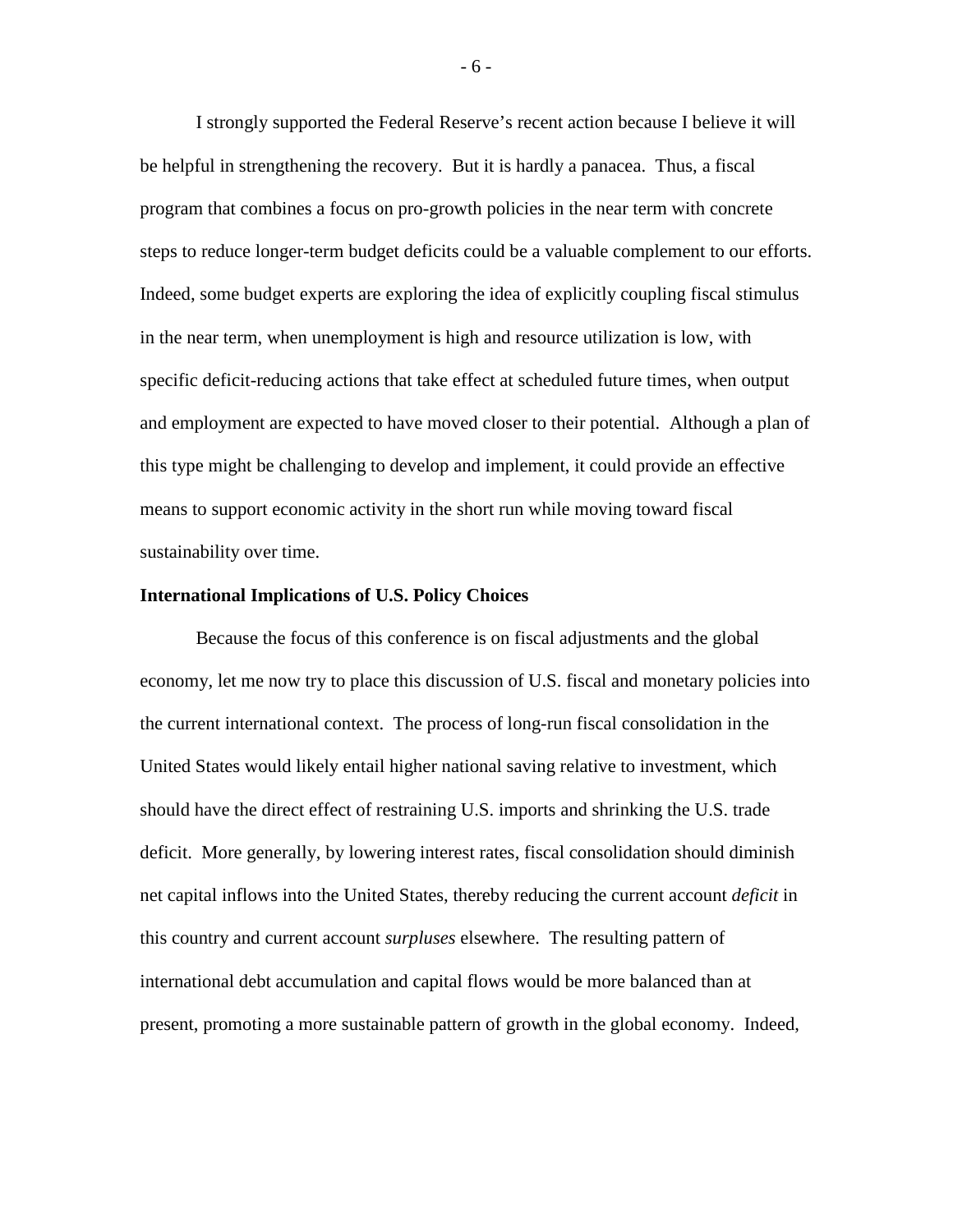such a rebalancing program was strongly endorsed by the leaders of the Group of Twenty at their recent meeting in Seoul.

Although the fiscal consolidation process is just beginning, the weakness of private demand in the United States and other advanced economies, combined with robust growth in the emerging market economies, has led to a two-speed global recovery that already is creating pressures toward rebalancing. The advanced economies started their recoveries in 2009, but economic growth has barely exceeded the growth rate of potential output; as a result, the level of output in most advanced economies, including the United States, is still well below its potential. Forecasts suggest that growth and resource utilization will remain lackluster in the advanced economies for some time. Furthermore, inflation pressures in most other advanced countries, as in the United States, remain quite low, reflecting the existence of substantial economic slack.

In contrast to the subdued pace of recovery in the advanced economies, economic activity in the emerging market economies has rebounded sharply, and the level of output in most of those economies now well exceeds pre-crisis levels. The consequence is that policymakers in emerging market countries have turned their attention to the threat of rising inflation and have begun tightening monetary policy.

The stronger growth prospects in the emerging market economies, coupled with the tightening stance of their monetary policies, appear to be contributing to a resurgence of capital inflows to these economies. Sizeable differentials in expected returns between advanced and emerging market economies also seem to be reinforcing these flows and causing emerging market currencies to rise. In light of their increasing concerns about inflation, a case can be made that emerging market policymakers should welcome

- 7 -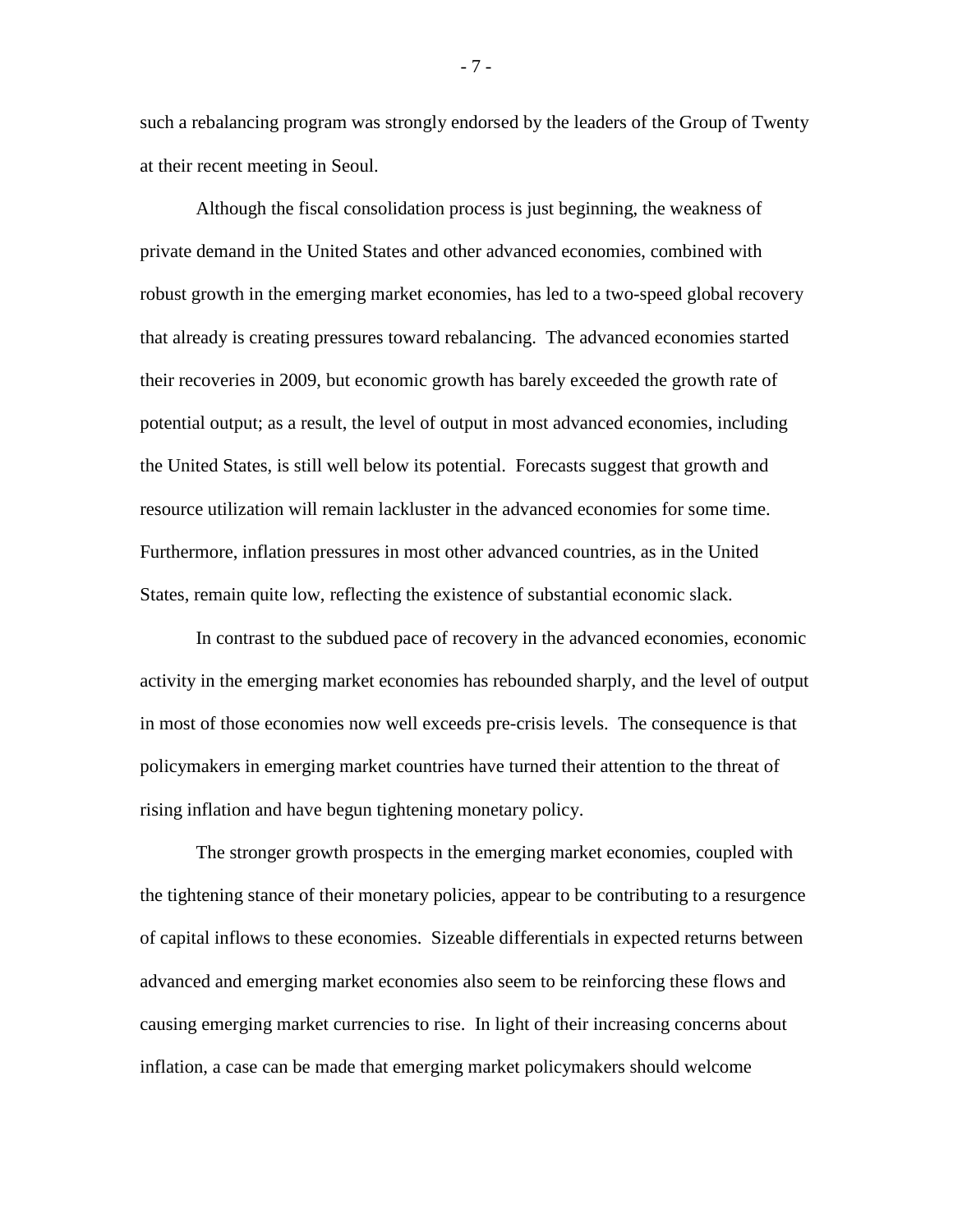currency appreciation because it reduces inflation pressures and, over time, aids global rebalancing. However, some of them have argued that unduly large and rapid capital inflows may lead to asset-price bubbles and expose the financial sectors in their economies to a subsequent reversal of these flows, while rapid currency appreciation could derail the growth of their export sectors. A number of emerging market economies have accordingly attempted to counter the effects of financial inflows through a range of policies, including foreign exchange intervention and capital controls.

The U.S. fiscal program that I discussed earlier might also moderate the pressures emerging market economies are experiencing at present. Stronger U.S. growth would boost our demand for foreign goods and reduce the incentives for capital flows to emerging markets, thereby diminishing some of the upward pressure on emerging market currencies. Thus, the U.S. fiscal program would lessen for a time the natural mechanisms pushing the emerging markets to rebalance their economies toward domestic demand, even as it helped put the global economy as a whole on a more solid footing. However, such developments would in no way diminish the need for such rebalancing in the medium term. It is also important for both advanced and emerging market economies to begin planning now for the structural reforms that will eventually be needed to promote rebalancing.

## **Conclusion**

As I hope I've made clear, the challenge for U.S. policymakers will be to craft a strategy that puts our fiscal policy on a sustainable path in the longer term while helping support the recovery in economic activity in the near term. These goals are challenging to achieve but not inconsistent. Moreover, making progress on them would not only

- 8 -